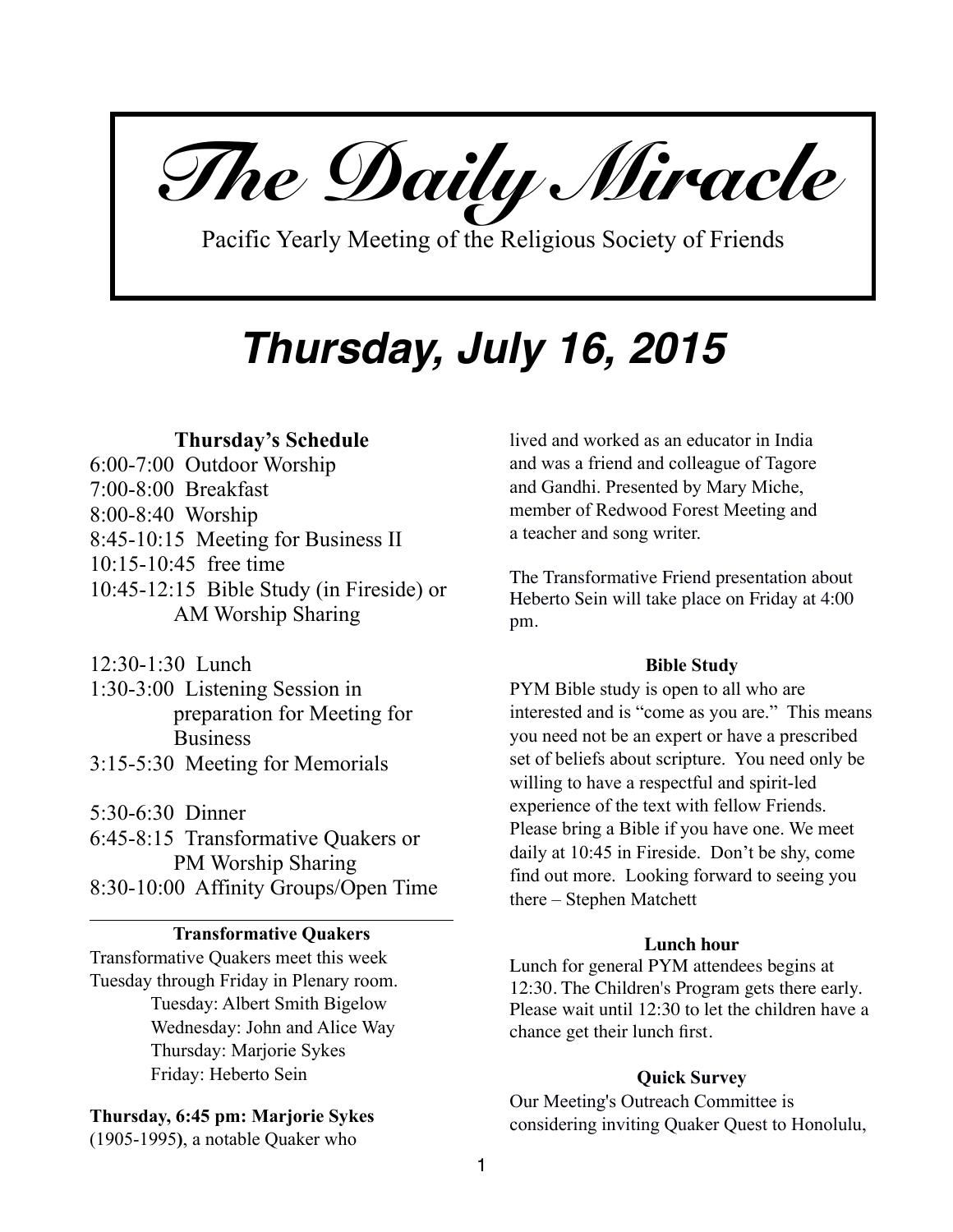and we'd like to hear from other Meetings who have either hosted a Quaker Quest or decided not to. We have a brief survey about your Meeting's experience. Please see Ramona Hussey or Debbie Kimball to answer a few questions about Quaker Quest. We will also be sitting outside after lunch and dinner with our mini questionnaires.

**Honolulu Friends Meeting Invites Visitors** 

Our Meeting is even more isolated than most, located on an island in the middle of the Pacific. Luckily, we have lodging for traveling Friends at our Meetinghouse, and we welcome visitors. If you are planning travel to Hawaii, we hope you'll consider staying at the Meetinghouse. More information is available at [www.hawaiiquaker.org.](http://www.hawaiiquaker.org/) Aloha from Honolulu Friends.

## **Concerns about timing of next Annual Session**

We have received several questions regarding the reasons for setting the Yearly Meeting Session dates for next year, which are June 17 to 22, 2016. This experiment represents both a shift in the days the session is held – to Friday through Wednesday – and the time of the summer that the session is held. The shift in days was made to allow people whose schedule doesn't allow attendance for a full work week to attend at least part of the session. The shift in time was based on the availability of Walker Creek Ranch and the desire to not conflict with the Friends General Conference Gathering. We have learned that this schedule overlaps with the Sierra Friends Center summer family work camp week and regret this conflict. Members of Ministry and Oversight will be available to discuss Friends' concerns from 8:30 to 10:00 p.m. at the Ministry and Oversight Committee room in Bobcat today, Thursday.

#### **PYM and the Quaker World**

Pacific Yearly Meeting names representatives, delegates, and observers to various Quaker

organizations: American Friends Service Committee (AFSC); Evangelical Friends Church Southwest; Friends Committee on Legislation of California (FCLCa); Friends Committee on National Legislation (FCNL); Quaker Earthcare Witness; Friends General Conference (FGC) Central Committee; Friends Peace Team Project Board of Directors; Friends United Meeting (FUM); FWCC Section of the Americas; Reunion General de los Amigos en Mexico; William Penn House Board.

The nominating committee is sponsoring an interest group Friday, at 1:30 (in Maple), to provide opportunity for representatives, delegates, and observers to report to yearly meeting. If you are a rep, delegate or observer come and share your experiences and reactions. For those who are not representatives, delegates, or observes, the interest group is an opportunity to learn more about the wider Quaker world. Enjoyable and informative!

## **Are You the One...?**

Yes, you! Are you 18 or older? Are you computer-literate? Do enjoy being correct? Do you like working at home or in trendy wi fi hotspots? Do you have ~20 hours to donate to Yearly Meeting business between April 1 and June 13, 2017? Do you think Don Bean is a nice guy? If so, please consider volunteering for a threeyear term as the Statistical Co-Clerk with Don. Learn more by reading the job description on the PYM Website, and/or asking Don probing questions. It's informative, fun, and you will be an Officer

of Pacific Yearly Meeting! That could make your resume "pop." – Lee Knutsen

# **Invitation to learn about The Woolman Semester School**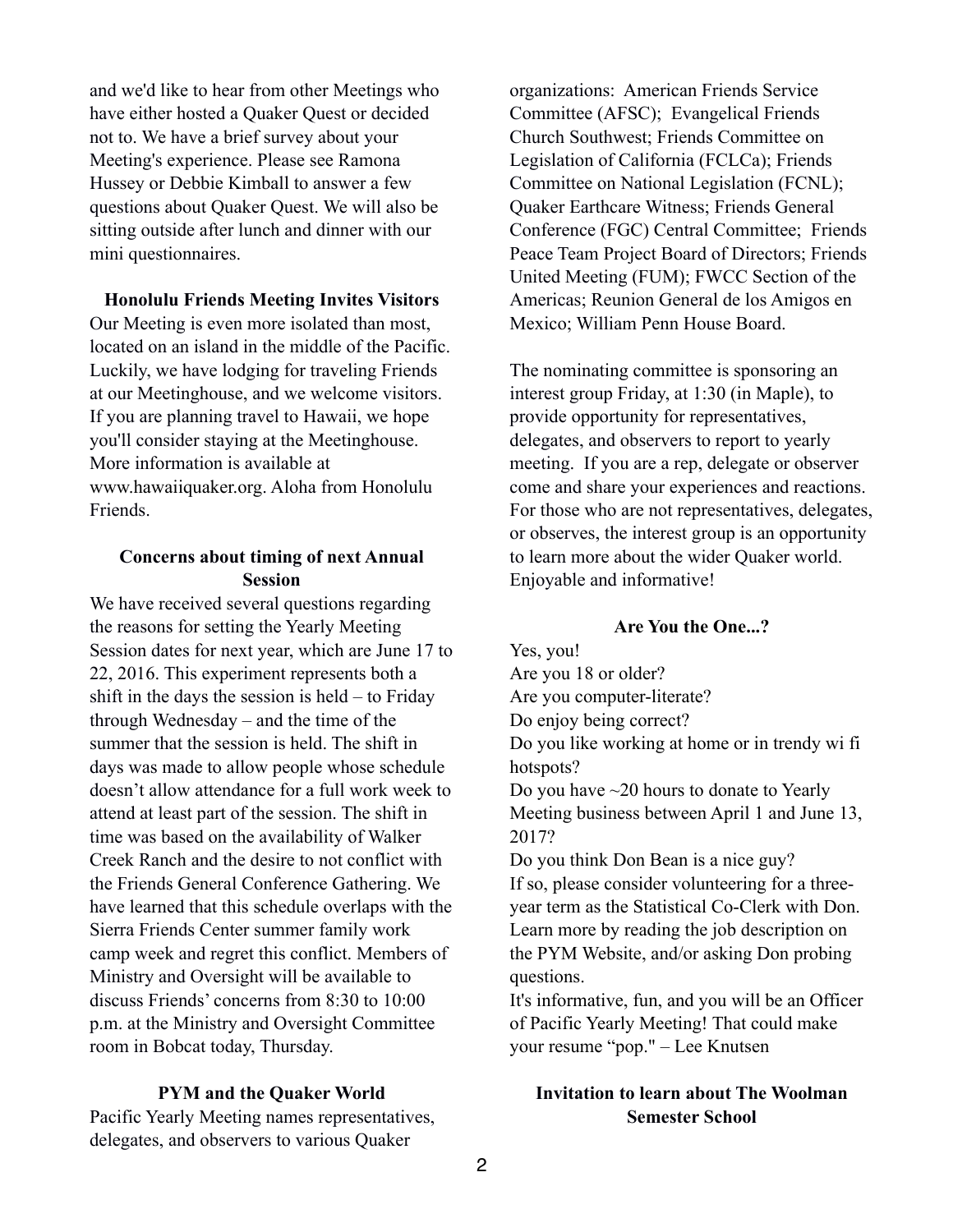Watch "Student Voices in Diversity", a short video, Thursday 8:30PM in Tent

Visit Woolman table (in Maple) to view and pick-up materials, including:

- 237 acres of God (article in May/June 2015 Western Friend) by Thistle West (a.k.a. Hannah Mackinney, Woolman Semester Fall 2014)
- Woolman Semester and Camp Woolman informational flyers
- Letter introducing new Head of School Gray **Horwitz**
- Information about serving on the College Park Friends Educational Association
- Thank You! for donations that transform lives and the world
- List of Scholarship Funds that support student's financial needs for tuition
- Woolman Peace and Justice Blend (South American Fair Trade Organic coffee)
- Invitation to invest in the future; I will match recurring monthly giving all year
- Sign up for Woolman iWitness e-newsletter to stay connected

Please feel free to talk with me (Cindy Evans Trueblood) or with other board members at PYM, Muriel Strand, Beth McCleary, Sarah Tyrrell, and Delcy Steffy.

Others with connections to Woolman at PYM include:

Woolman Semester alumni: Elena Anderson, Nora Cooke, Mark Lichterman and Carl Sigmond, Woolman's Operations Manager Parents of WS Alumni: Marcia Anderson, Amy\* and Chamba Cooke, Lisa Hubbell, Melissa Lovett-Adair, Bob\* and Kathy\* Runyan, Joyce Samati \*former staff also

# **Guatemala Crafts**

Beautiful crafts for sale in Maple to benefit the Friends Scholarship Program. There are handwoven bamboo scarves and shawls with natural dyes for women's cooperatives, shirts,

blouses, aprons, jackets, purses and much more. Lots of great gift ideas. Come shop and at the same time support scholarships for poor, rural, indigenous students who are attending university and technical schools in Guatemala. Harriet Lewis.

### **Secretariat**

Thank you for your patience on Tuesday night with our production problems with the Wednesday Miracle. Our copy machine conked out in the afternoon, and it didn't get fixed until Wednesday morning. We were able to find a copy shop in Petaluma that was open until 11:00 pm. The problem was that we needed to email the Miracle to them by 9:00 pm. Even then, they couldn't promise our copies would be ready when Raph drove over to pick them up before closing time. Due to that rush, some items did not make it into the issue on time, and there was no time for serious proofreading. As you can see, the copies did make it back to Walker Creek for morning distribution. Thanks also to everyone who came by the Secretariat office to offer sympathy and moral support.

**Two Proposals from Unity with Nature**  On Thursday, Unity with Nature Committee [UwN] will be making two proposals to plenary. One is to consider joining "Facing the Challenge of Climate Change: A shared statement by Quaker groups" developed by QEW, QUNO, and FCNL. At least six of PYM's monthly meeting have already signed on. Copies of this can be found on PYM's website under Annual Session 2015, Unity with Nature and will be available on the Unity with Nature table in Maple.

The second proposal is a minute advocating divestment of fossil fuel energy stocks as a strategy for slowing climate change. We are aware of at least two PYM monthly meetings, Strawberry Creek and Sacramento, who have come to Unity on a divestment statement or minute. PYM has no fossil fuel energy stocks directly or indirectly - Unity with Nature will be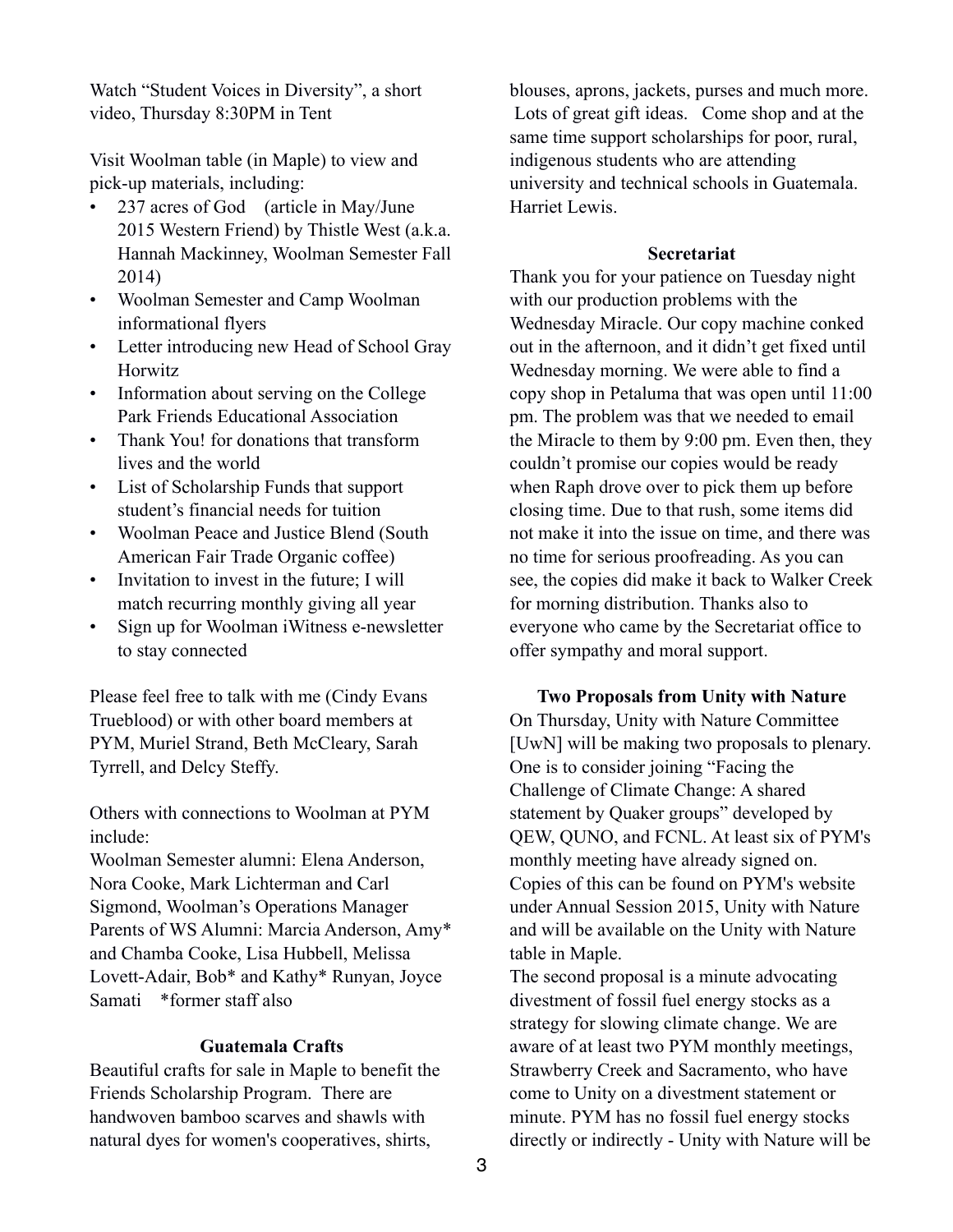asking for a statement of unity to the effect that "PYM has no investments in fossil fuel companies and will not be making any investments in fossil fuel companies in the foreseeable future. We urge other Quaker groups to consider doing the same, taking, if necessary, up to five years to do so. We further suggest individuals consider divesting their own portfolios of fossil fuels." Search 'Divestment' on PYM's website for more Quaker documents on this subject.

We also commend to your reading on PYM's website under the 2015 annual session, "Recommendations for all Friends from the QEW Sustainability: Faith and Action Working Group," the fruits of the labor by many friends to vision the next steps toward

a sustainable future. The interest group, "Greening the Meeting, Greening our Lives: Discerning and Living our Earthcare Testimony", Saturday 8 AM will present and discuss this document outlining concrete steps we can take now.

#### **Change of venue for film**

"Pray the Devil Back to Hell" (about the women of Liberia who overcome violence with prayer) will be shown at the Plenary Tent on Thursday night at 8:30 pm (after Transformative Friends).

#### **Peace and Social Order Interest groups**

Saturday, 8 am. Stopping Lethal Drone Warfare: Two years ago PYM approved a minute calling for Friends to oppose militarized drone warfare. This workshop will provide an update and action suggestions for implementing that minute based on the Princeton Theological Seminary lethal drone warfare conference held at the end of January with 150 interfaith participants, including around 10 Friends. Presented by AFSC's Stephen McNeil.

Saturday, 8:00 am. Friends Peace Teams. This is a Spirit-led organization working around the world to develop long-term relationships with communities in conflict to create programs for peacebuilding, healing and reconciliation.

## **Respect our common space**

Please do not use the common space (table, shelf, hooks) in the Bathhouse to store your personal toiletries, towels, tec. Please take all your belongings with you when you leave.

Also, do you really, really need to enter the main tent when worship sharing is happening?

#### **Care for one another**

Please remember our charge to be tender with one another and to help one another throughout the week. Please treat others as you would like to be treated, and let's be especially nice to newcomers.

## **Checkout Instructions from the Registrars and Arrangements**

As some of you are leaving us already, please be mindful of the following:

1. Please be sure to **return** your plastic name tag holder to the boxes in the dining hall, Plenary tent, or at the table in Maple. You may keep the paper name tag, but the holders can be re-used next year and are pricey!

2. If you rented **linens** -- put the sheets, towel, and washcloth into the pillow case and leave everything **on your bed**. Please do not bring them back to Maple. The Walker Creek Ranch staff will thank you.

## **Ride needed**

I need a ride to Davis or to an Amtrak station Friday afternoon or evening – Marilee Eusebio

#### **Family Night**

Look for the clip board at the back of the tent to sign up for Family Night. Our theme is Love and Justice; Quaker-centered Presentations. Acts are limited to 3 minutes and only 1 item, such as one song, one poem, one short story, etc. Groups are encouraged. We may not be able to accommodate more than 20 acts. We'll start promptly at 6:45 pm. Questions: see Linda Rowell.

#### **Yearly Meeting Structure**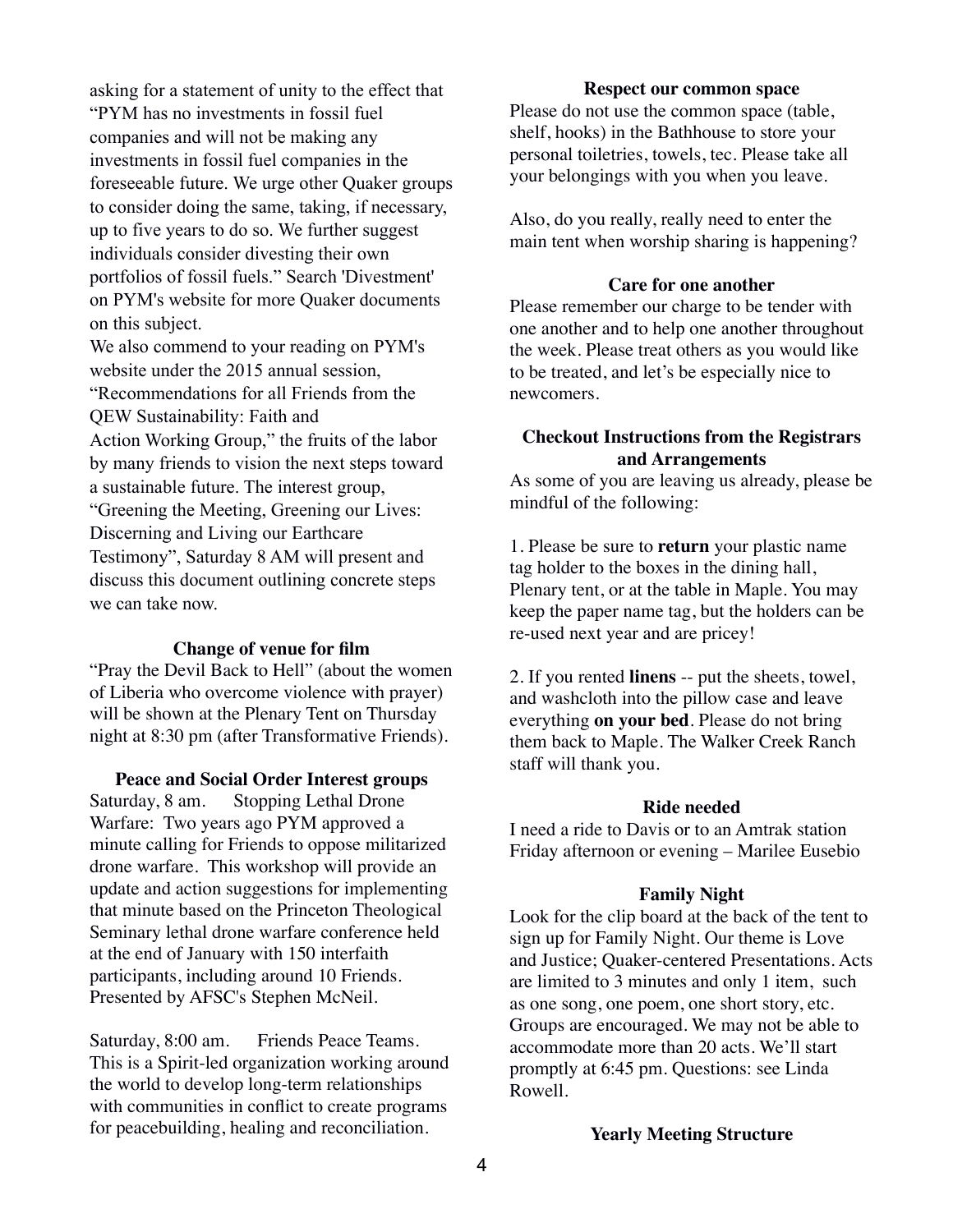

Under the big top

Are you interested in examining the structure of the yearly meeting organization? Please talk with Joe Magruder or Bronwen about joining our Experimentation and Implementation Subcommittee.

#### **PYM Visiting Friend**

The Visiting Friend Subcommittee of Ministry and Oversight Committee is please to announce that Roena Oesting has been selected as PYM's Visiting Friend. Roena's year of service will begin at the conclusion of this annual session. Roena is prepared to engage your meeting on a variety of topics. If you are interested in having Roena visit your Meeting or are if you are interested in serving on the Visiting Friends Subcommittee, please contact Leslie Zondervan-Droz.

#### **Help for Nancy Nelson**

Please watch for Nancy Nelson who needs a pusher for her wheelchair during the day. There is a signup for after meals on the west wall of the dining room.

#### **Affinity Groups and free time (8:30-10:00pm)**

Twelve Step – Garden Room, north end of Sequoia (every evening)

Singing and strummin' Jim Anderson et al. – Maple Room (every evening)

Friends of color affinity group and Friends of European descent meeting together– Fireside Room (previously in Eucalyptus)

Poetry – Sequoia living room, south end of Sequoia (Tuesday, Wednesday, Thursday)